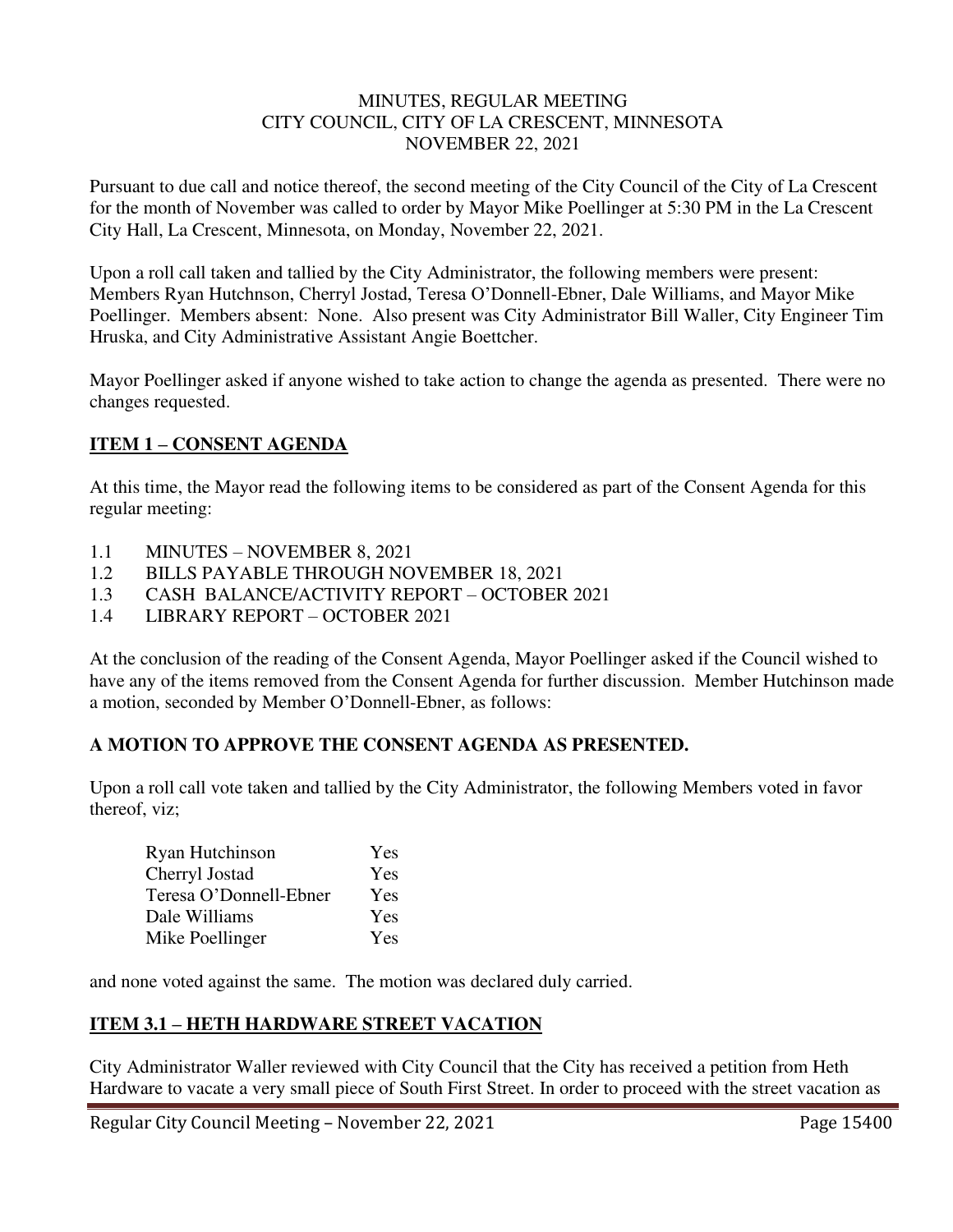requested, it is necessary for City Council to call for a public hearing. City Council reviewed a copy of the petition and a copy of the Resolution calling for a public hearing. It was recommended to City Council to adopt the Resolution calling for a public hearing to vacate a portion of South First Street. Following discussion, Member O'Donnell-Ebner introduced the following resolution and moved its passage and adoption:

# **RESOLUTION NO. 12-21-36**

## **A RESOLUTION DECLARING SUFFICIENCY OF PETITION AND SETTING A PUBLIC HEARING ON THE PROPOSED VACATION OF A PORTION OF SOUTH 1ST STREET**

WHEREAS, a petition signed by the majority of property owners adjacent to a portion of South 1st Street in La Crescent was received by the City Administrator on the 16th day of November, 2021; and

WHEREAS, the petition requested that the City Council pursuant to Minnesota Statute §412.851 vacate a portion of South 1st Street, legally described as:

See Exhibit A.

WHEREAS, the City Administrator has reviewed and examined the signatures on said petition and determined that such signatures constitute a majority of the landowners adjacent to the portion of street to be vacated; and

WHEREAS, a copy of said petition is attached hereto.

NOW THEREFORE, BE IT RESOLVED BY THE CITY COUNCIL OF THE CITY OF LA CRESCENT, MINNESOTA AS FOLLOWS:

The City Council will consider the vacation of such street and a public hearing shall be held on such proposed vacation on the 13th day of December, 2021, in the City Hall located at 315 Main Street, La Crescent, Minnesota at 5:30 p.m. and

BE IT FURTHER RESOLVED that the City Administrator is hereby directed to give published, posted and mailed notice of such hearing as required by law.

 $\overline{\phantom{a}}$  , and the contract of the contract of the contract of the contract of the contract of the contract of the contract of the contract of the contract of the contract of the contract of the contract of the contrac

ADOPTED this 22nd day of November, 2021.

SIGNED:

ATTEST:

Mayor

City Administrator

Regular City Council Meeting – November 22, 2021 Page 15401

\_\_\_\_\_\_\_\_\_\_\_\_\_\_\_\_\_\_\_\_\_\_\_\_\_\_\_\_\_\_\_\_\_\_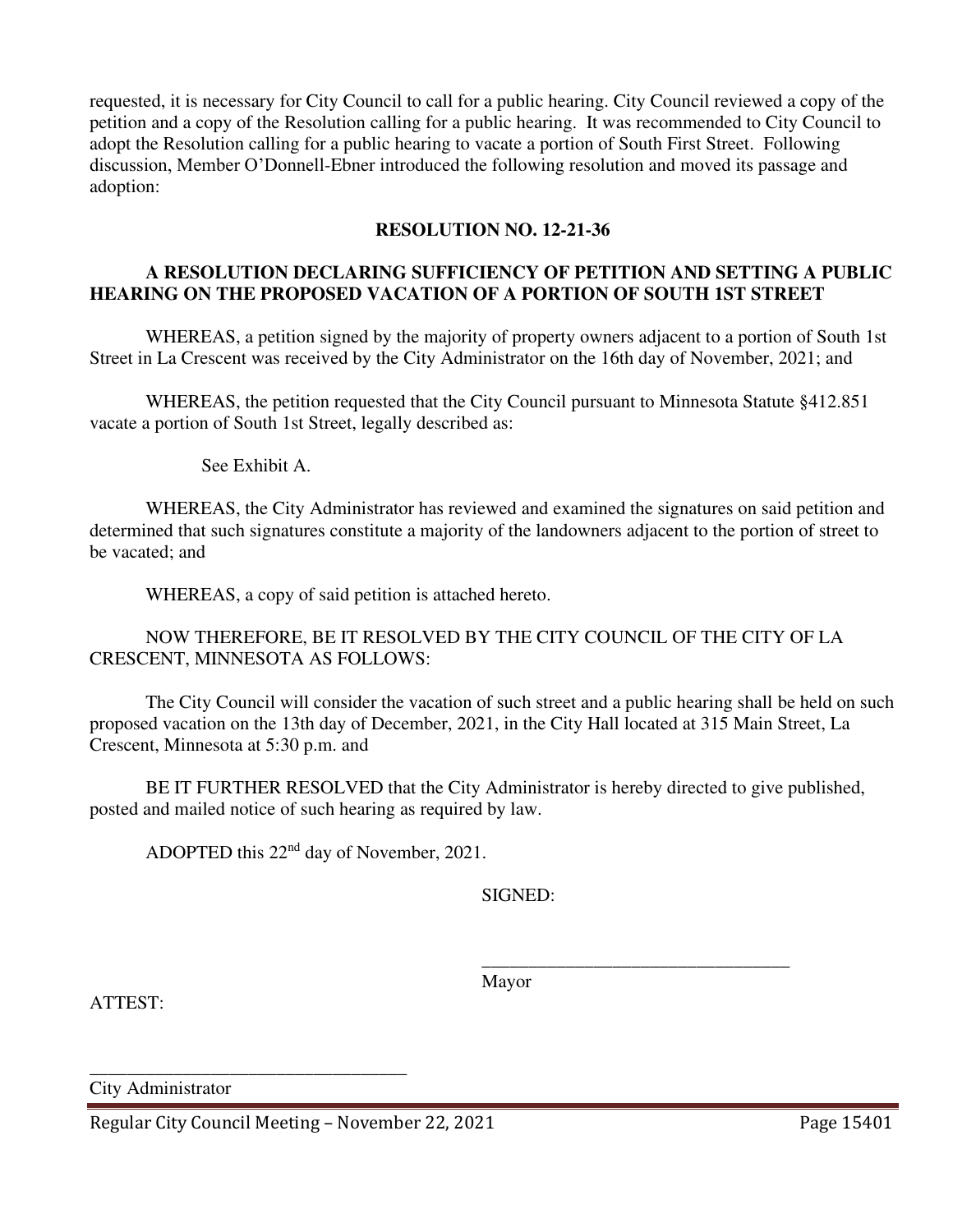The foregoing motion was duly seconded by Member Williams and upon a roll call vote taken and tallied by the City Administrator, all Members present voted in favor thereof, viz;

| Ryan Hutchinson        | Yes |
|------------------------|-----|
| Cherryl Jostad         | Yes |
| Teresa O'Donnell-Ebner | Yes |
| Dale Williams          | Yes |
| Mike Poellinger        | Yes |

and none voted against the same. The motion was declared duly carried and the resolution duly passed and adopted.

# **ITEM 3.2 – CITY HALL HOURS OF OPERATION**

City Administrator Waller reviewed with City Council that at the last City Council meeting, the City Council approved that in 2022 City Hall would be open 5 days a week, with a recommendation on the hours of operation to be presented at this meeting. It was recommended to City Council to approve that the hours of operation for City Hall be 7:30 am – 4:00 pm, Monday thru Friday. The 7:30 am opening would still allow customers to access City Hall during a somewhat non-traditional time. This window of time has been utilized quite a bit by customers since the hours were first changed in May of 2020. City Staff has reviewed staggered start and end times. However, there is not enough staff at City Hall for this to be a viable alternative. In most instances there is only one individual in each position, which further limits the option of flexible scheduling. Following discussion, Member Williams made a motion, seconded by Member O'Donnell-Ebner, as follows:

## **MOTION TO APPROVE THAT THE HOURS OF OPERATION FOR CITY HALL BE 7:30 AM – 4:00 PM, MONDAY THRU FRIDAY, BEGINNING JANUARY 3, 2022.**

Upon a roll call vote taken and tallied by the City Administrator, the following Members voted in favor thereof, viz;

| Ryan Hutchinson        | <b>Yes</b> |
|------------------------|------------|
| Teresa O'Donnell-Ebner | Yes        |
| Dale Williams          | Yes        |
| Mike Poellinger        | Yes        |

and Member Cherryl Jostad voted against the same. The motion was declared duly carried by a 4-1 vote.

# **ITEM 3.3 – HAZARDOUS BUILDING RESOLUTION**

City Administrator Waller reviewed with City Council a memo from Attorney Jason J. Kuboushek regarding the hazardous building at 226 3rd Street N in the City of La Crescent. On May 19, 2021, the District Court issued an Order which: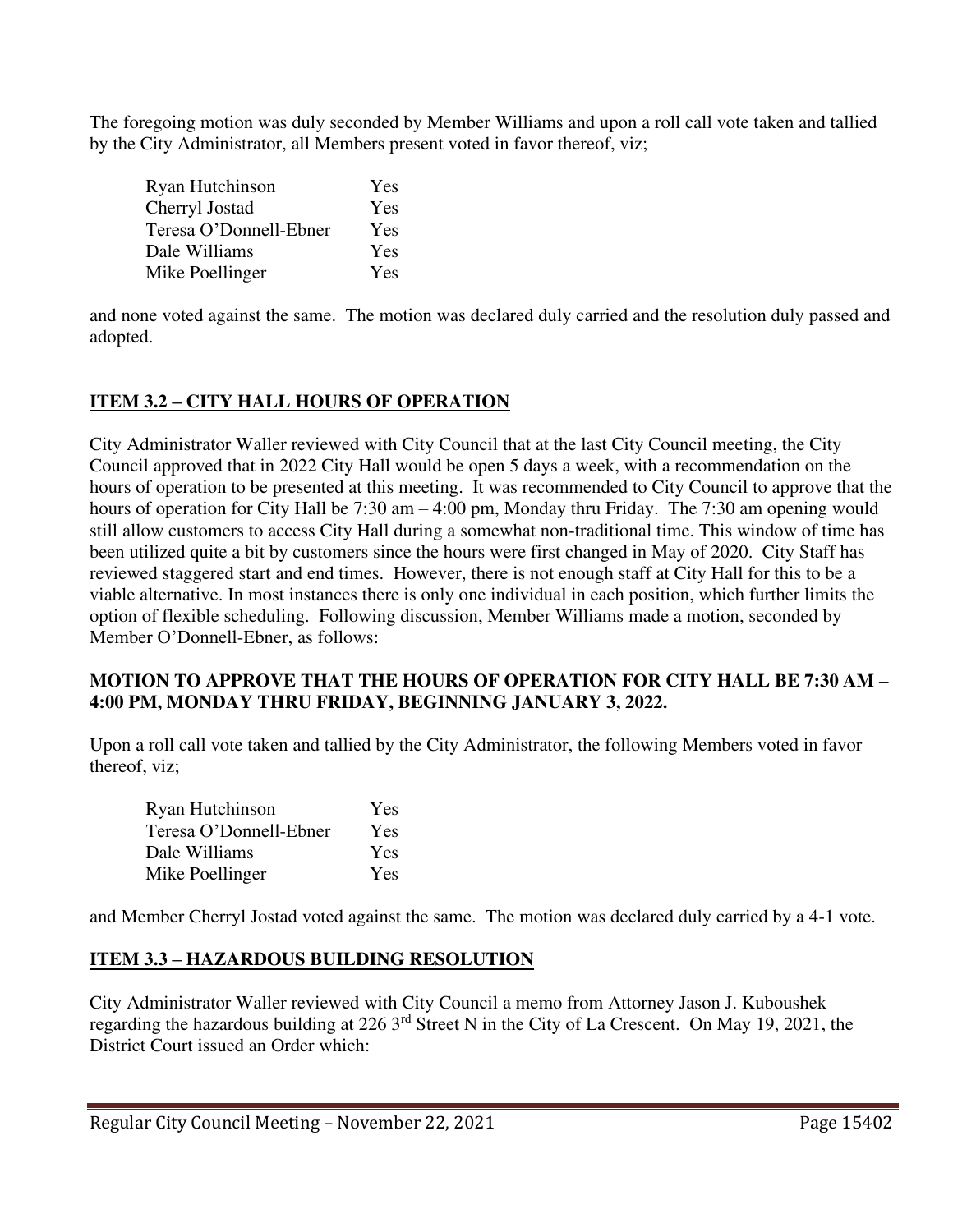- 1. Permitted the City of La Crescent, Minnesota to raze and remove the structure from 226 3<sup>rd</sup> Street North, La Crescent, Minnesota;
- 2. Permitted the City of La Crescent, Minnesota to assess necessary costs expended by the City of La Crescent against the real estate concerned and collect those costs in accordance with Minnesota Statutes 5463.21 and 5463.22;
- 3. Granted the City of La Crescent, Minnesota a lien against the real estate for the costs expended by the City pursuant to Minnesota Statutes 5463.21, which lien may be collected as a special assessment in the manner provided by Minnesota Statutes 55429.061 to 429.081; and
- 4. Granted the City of La Crescent, Minnesota a money judgment against the owner of the Property for the costs expended by the City of La Crescent pursuant to Minnesota Statutes 5463.21.

The razing and removal of the structure at 226 3<sup>rd</sup> Street N has been completed. The next step in the process is to have the City submit an accounting of expenses incurred to the Court pursuant to Minnesota Statutes § 463.22. The Court will then review the accounting. If everything looks accurate, the Court will then certify the amount and allow the City Clerk to work with the County Auditor on collection via assessment. City Council reviewed an accounting of the filing fees, attorney's fees, and demolition fees related to the removal of the structure, along with the proposed Resolution. The fees totaled \$35,654.56. It was recommended to City Council to adopt the Resolution verifying the City has incurred these fees and directing the expenses be sent to the District Court for certification. Following discussion, Member O'Donnell-Ebner introduced the following resolution and moved its passage and adoption:

# **RESOLUTION NO. 12-21-37**

# **CITY OF LA CRESCENT**

#### **RESOLUTION RELATING TO THE RAZING OF A HAZARDOUS BUILDING LOCATED AT 226 3RD STREET NORTH, LA CRESCENT, MINNESOTA**

WHEREAS, on May 19, 2021, the Houston County District Court issued an Order which:

- 1. Permitted the City of La Crescent, Minnesota to raze and remove the structure from 226 3<sup>rd</sup> Street North, La Crescent, Minnesota;
- 2. Permitted the City of La Crescent, Minnesota to assess necessary costs expended by the City of La Crescent against the real estate concerned and collect those costs in accordance with Minnesota Statutes §463.21 and §463.22;
- 3. Granted the City of La Crescent, Minnesota a lien against the real estate for the costs expended by the City pursuant to Minnesota Statutes §463.21, which lien may be collected as a special assessment in the manner provided by Minnesota Statutes §§429.061 to 429.081; and
- 4. Granted the City of La Crescent, Minnesota a money judgment against the owner of the Property for the costs expended by the City of La Crescent pursuant to Minnesota Statutes §463.21.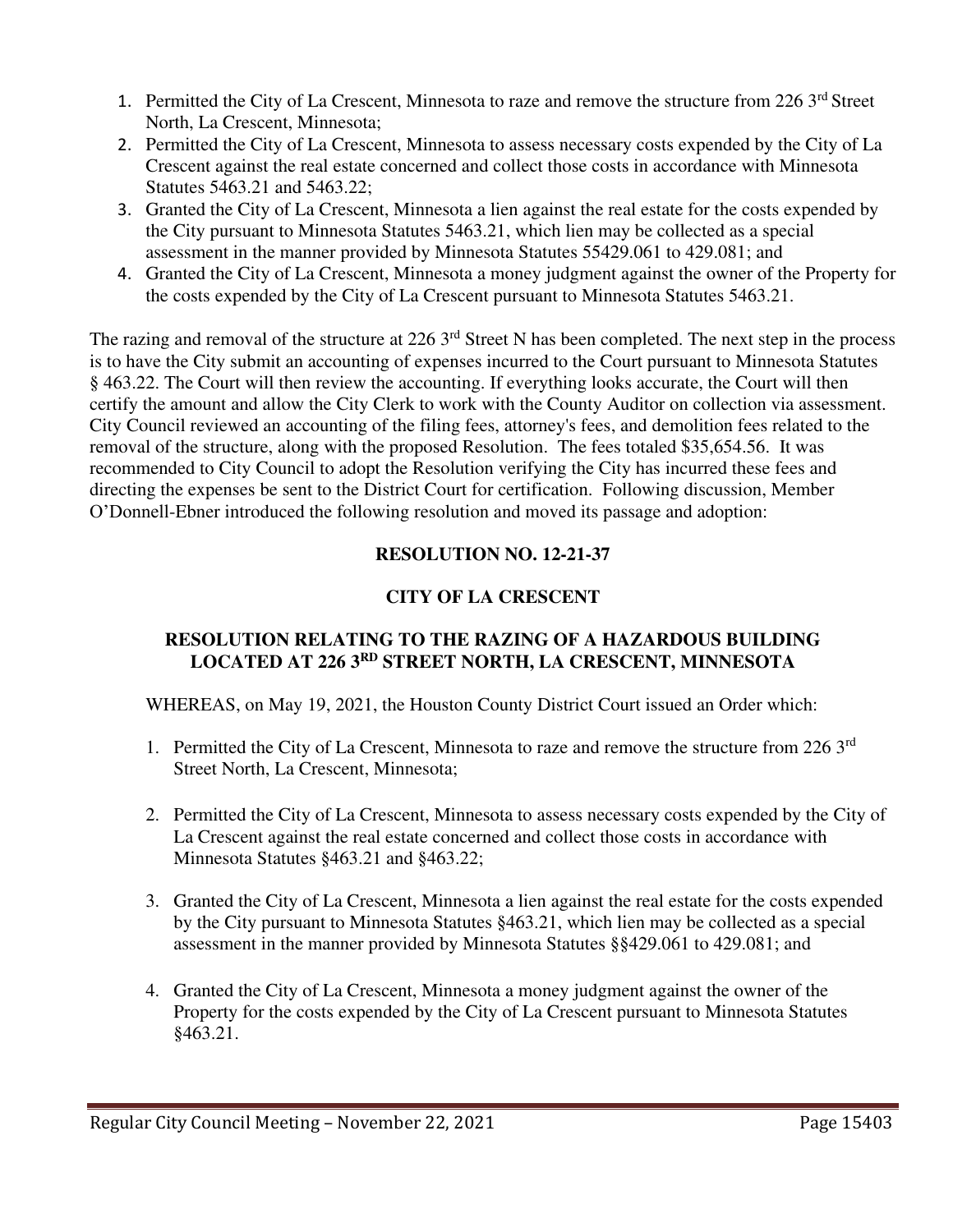WHEREAS, the razing and removal of the structure at 226 3<sup>rd</sup> Street, La Crescent, Minnesota has been completed.

 WHEREAS, the City incurred legal and demolition expenses related to the removal of the structure at 226 3rd Street, La Crescent, Minnesota. See Exhibit A.

 NOW, THEREFORE, BE IT RESOLVED BY THE CITY COUNCIL OF LA CRESCENT, MINNESOTA, AS FOLLOWS:

- 1. That pursuant to Minnesota Statute § 463.22, the City Council directs the City Attorney to submit the accounting of expenses listed on Exhibit A to the Houston County District Court for approval and allowance.
- 2. The City Council further directs the City Attorney and City Staff, upon the receipt of certification of the expenses by the District Court, to work on the collection process set forth under Minnesota Statutes §§ 463.22, 463.161 and 463.21.

Adopted by the City Council of the City of La Crescent on November 22, 2021.

Approved:

 $\overline{\phantom{a}}$  , which is a set of the set of the set of the set of the set of the set of the set of the set of the set of the set of the set of the set of the set of the set of the set of the set of the set of the set of th Mayor

Attested:

City Administrator

The foregoing motion was duly seconded by Member Williams and upon a roll call vote taken and tallied by the City Administrator, all Members present voted in favor thereof, viz;

| Ryan Hutchinson        | Yes |
|------------------------|-----|
| Cherryl Jostad         | Yes |
| Teresa O'Donnell-Ebner | Yes |
| Dale Williams          | Yes |
| Mike Poellinger        | Yes |

\_\_\_\_\_\_\_\_\_\_\_\_\_\_\_\_\_\_\_\_\_\_\_\_\_\_\_\_\_\_\_\_\_\_\_\_

and none voted against the same. The motion was declared duly carried and the resolution duly passed and adopted.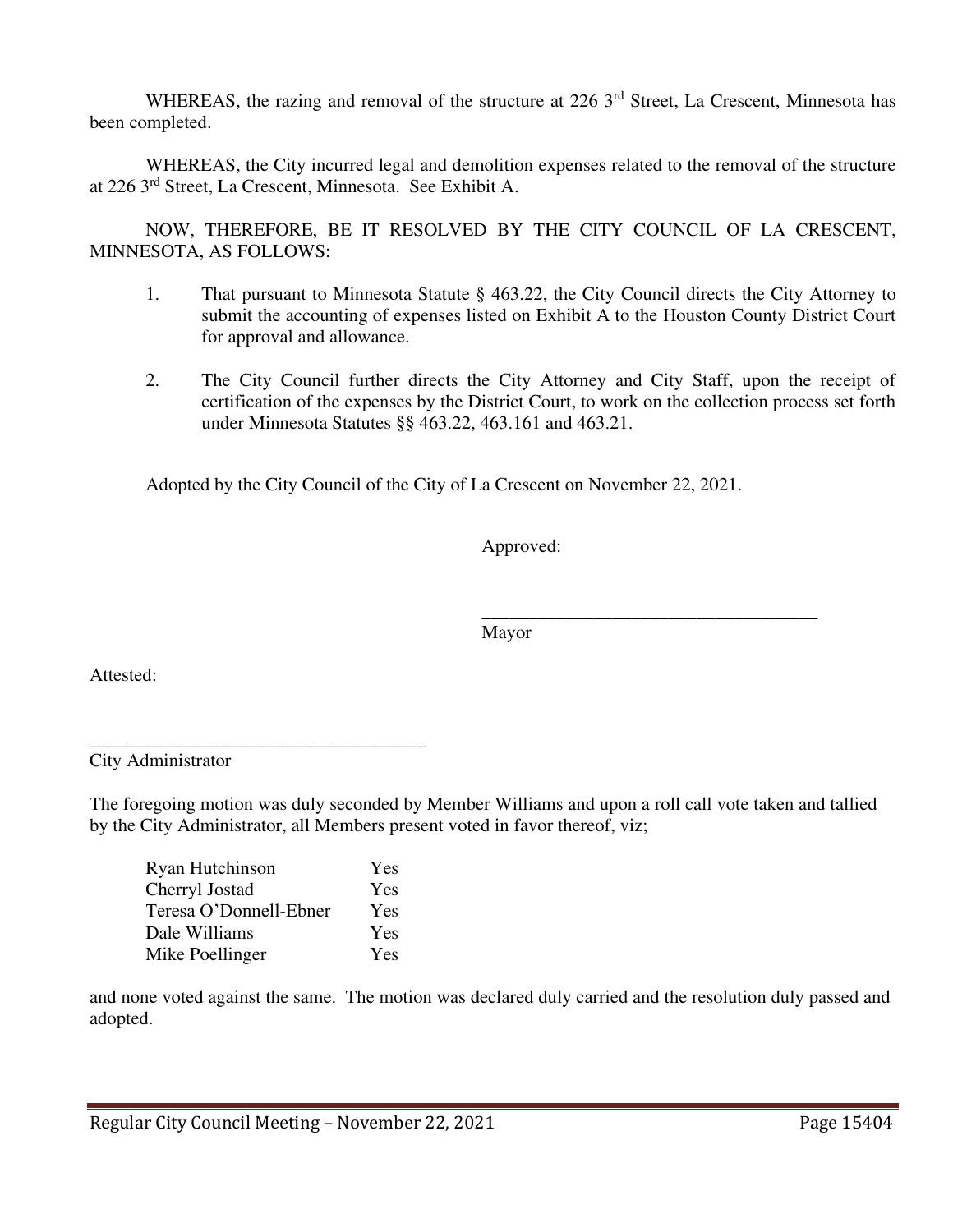# **ITEM 3.4 – SHORT-TERM FINANCING – BRIDGE PROJECT**

City Administrator Waller reviewed with City Council that at the October 11, 2021 City Council meeting, the City Council accepted a proposal from ESB Bank for temporary bonding of up to \$1,000,000.00 for a maximum of 12 months to cover costs associated with the bridge project. The temporary bonding authority will be utilized to cover gaps from the time that payments are made to the contractor, and when reimbursement requests are received from the Minnesota Department of Natural Resources and the Minnesota Department of Transportation. In the bills payable for this meeting, the City Council approved the first payment request from ICON for the project in the amount of \$651,988.13. Based on this, the City will need to activate its short-term borrowing authority for the project and authorize the Mayor and City Administrator to sign the temporary bond and the agreements with ESB Bank. It was recommended to City Council to call for the public hearing at 5:30 pm, on Monday, December 20, 2021 to approve the activation of the City's short-term borrowing authority. Following discussion, Member Jostad made a motion, seconded by Member Hutchinson as follows:

## **MOTION TO CALL FOR A PUBLIC HEARING AT 5:30 PM, ON MONDAY, DECEMBER 20, 2021, REGARDING THE ACTIVATION OF THE CITY'S SHORT-TERM BORROWING AUTHORITY TO COVER COSTS ASSOCIATED WITH THE BRIDGE PROJECT.**

Upon a roll call vote taken and tallied by the City Administrator, all Members present voted in favor thereof, viz;

| Ryan Hutchinson        | Yes |
|------------------------|-----|
| Cherryl Jostad         | Yes |
| Teresa O'Donnell-Ebner | Yes |
| Dale Williams          | Yes |
| Mike Poellinger        | Yes |

and none voted against the same. The motion was declared duly carried.

## **ITEM 3.5 – ENGINEERING AGREEMENT – WAGON WHEEL PROJECT**

City Engineer Hruska reviewed with City Council an engineering agreement from WHKS to provide construction observation services on the third phase of the Wagon Wheel Improvement Project, the construction of the bicycle/pedestrian bridge over Trunk Highway No. 14/61. These costs will be reimbursed from the proceeds of the grant agreement with the Minnesota Department of Natural Resources, and possibly from Municipal State Aid funds. It was recommended to City Council to approve the professional services agreement with WHKS and authorize the required signature. Following discussion, Member Hutchinson made a motion, seconded by Member O'Donnell-Ebner, as follows:

#### **MOTION TO APPROVE THE PROFESSIONAL SERVICES AGREEMENT WITH WHKS & CO. TO PROVIDE CONSTRUCTION OBSERVATION SERVICES ON THE THIRD PHASE OF THE WAGON WHEEL IMPROVEMENT PROJECT, THE CONSTRUCTION OF THE BICYCLE/ PEDESTRIAN BRIDGE OVER TRUNK HIGHWAY NO. 14/61, AND TO AUTHORIZE THE REQUIRED SIGNATURE.**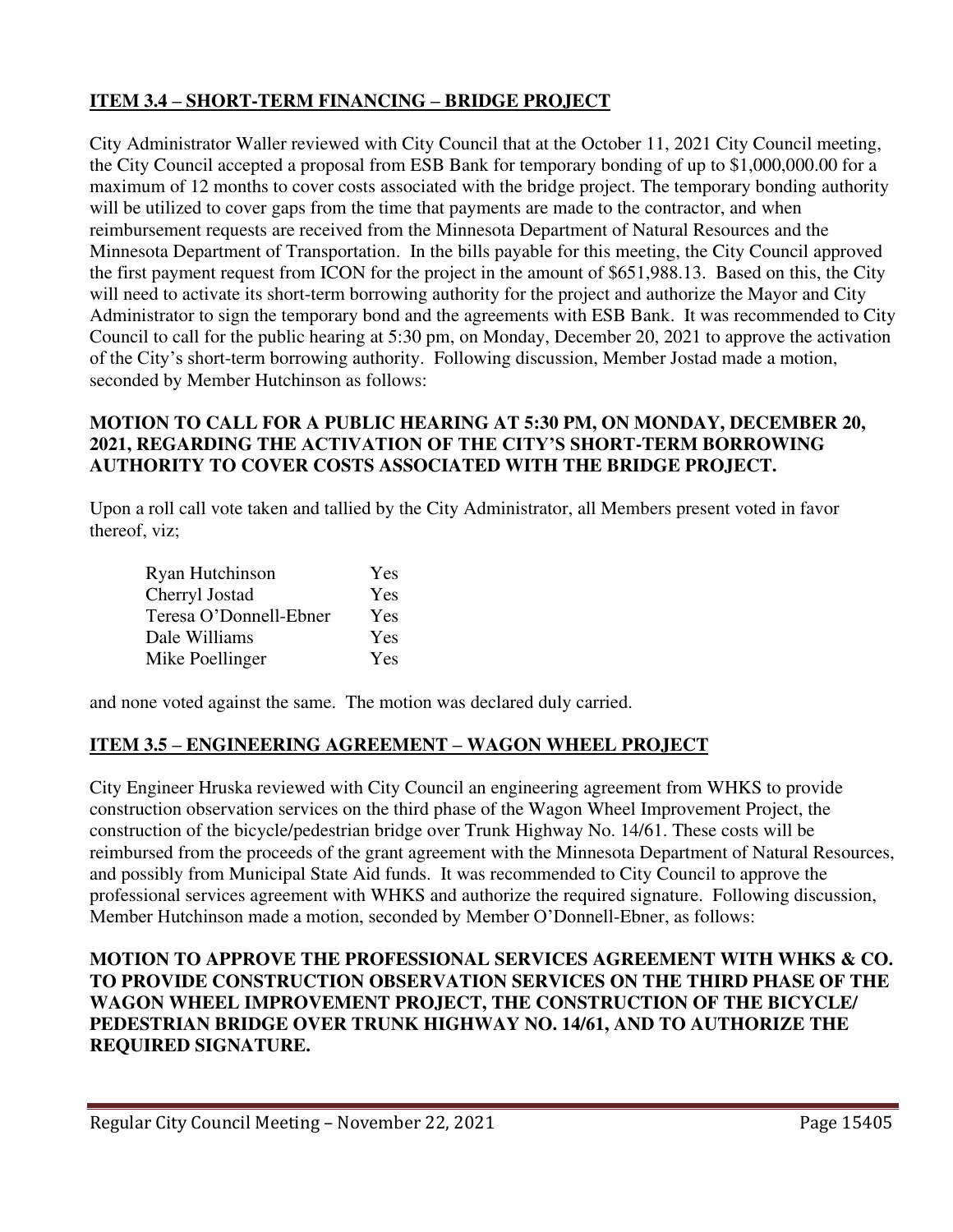Upon a roll call vote taken and tallied by the City Administrator, all Members present voted in favor thereof, viz;

| Ryan Hutchinson        | Yes |
|------------------------|-----|
| Cherryl Jostad         | Yes |
| Teresa O'Donnell-Ebner | Yes |
| Dale Williams          | Yes |
| Mike Poellinger        | Yes |

and none voted against the same. The motion was declared duly carried.

# **ITEM 3.6 – REVIEW WALNUT STREET IMPROVEMENT PROJECT**

City Engineer Hruska reviewed with City Council the Walnut Street improvement project and discussed options and alternatives that the City Council may want to consider. City Council also reviewed preliminary information regarding the project. This project is tentatively planned for the 2023 construction season. The City will continue to review funding alternatives, including the new infrastructure funding that may be available, along with the possibility of American Rescue Funds and other potential funding sources that may have application to this project. This item was informational, and no action was taken.

# **ITEM 3.7 – ENGINEERING PROJECT REVIEW**

City Engineer Hruska reviewed with City Council the current engineering projects for the City. These projects include the following: MS4 Permit; Street Inventory / 5-year CIP / Walnut Street; Train Whistle; Shore Acres Road Improvements; Wagon Wheel Phase 3; Wagon Wheel Phase 1; Stormwater Review; Horse Track Meadows; Horse Track Meadows West; High School Ditch Stormwater Project; Sanitary Sewer Agreement; Eagles Bluff Trail Easement; Risk Assessment and Response Plan – Mn Department of Health (MDH); City Hall Site Planning; Wildwood Court Drainage; DNR Roadway Grant; TH 14/61/16 Project; Shore Acres RR Underpass; SRTS Demonstration Project; 2021 Street Project; and 2022 Street Project. This item was informational, and no action was taken.

# **ITEM 3.8 – PERSONNEL COMMITTEE RECOMMENDATION**

City Administrator Waller reviewed with City Council the following recommendations from the Personnel Committee:

1. A request from the Chief of Police for a medical leave of absence. City Council reviewed a correspondence from Chief Douglas Stavenau. The Personnel Committee is recommending that the City Council approve the medical leave of absence request, beginning on December 5, 2021. Rather than set an end date to the medical leave of absence request, the Personnel Committee is recommending that it be left open at this time and that the City Council would be updated periodically on the Police Chief's return to active duty.

2. The Personnel Committee is recommending that effective December 5, 2021, Sergeant Luke Ahlschlager be named the Interim Police Chief and that his rate of pay be increased by \$3.00 per hour for the duration of the time that he serves in that capacity. It was recommended that the City Council authorize the City Attorney to prepare a memo of understanding with the LELS Union that formalizes this agreement.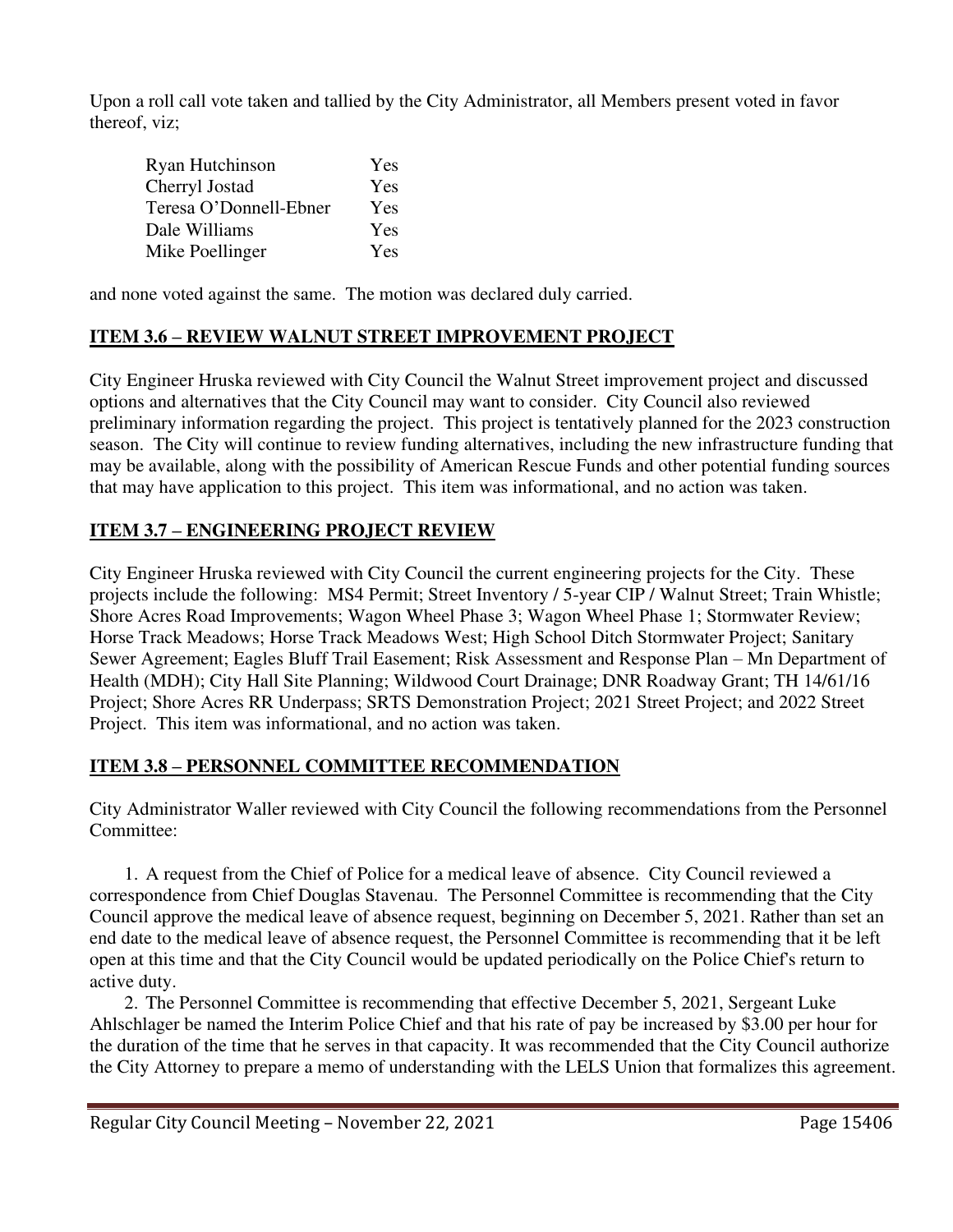Following discussion, Member Williams made a motion, seconded by Member Jostad, as follows:

## **MOTION TO APPROVE A MEDICAL LEAVE OF ABSENCE FOR LA CRESCENT POLICE CHIEF DOUGLAS STAVENAU BEGINNING DECEMBER 5, 2021 WITH THE RETURN DATE LEFT OPEN AT THIS TIME AND THAT THE CITY COUNCIL WOULD BE UPDATED PERIODICALLY ON THE POLICE CHIEF'S RETURN TO ACTIVE DUTY.**

Upon a roll call vote taken and tallied by the City Administrator, all Members present voted in favor thereof, viz;

| Ryan Hutchinson        | Yes |
|------------------------|-----|
| Cherryl Jostad         | Yes |
| Teresa O'Donnell-Ebner | Yes |
| Dale Williams          | Yes |
| Mike Poellinger        | Yes |

and none voted against the same. The motion was declared duly carried.

Following discussion, Member O'Donnell-Ebner made a motion, seconded by Member Hutchinson, as follows:

## **MOTION TO APPOINT SERGEANT LUKE AHLSCHLAGER INTERIM POLICE CHIEF OF THE LA CRESCENT POLICE DEPARTMENT EFFECTIVE DECEMBER 5, 2021 AND THAT HIS RATE OF PAY BE INCREASED BY \$3.00 PER HOUR FOR THE DURATION OF THE TIME THAT HE SERVES IN THAT CAPACITY AND TO AUTHORIZE THE CITY ATTORNEY TO PREPARE A MEMO OF UNDERSTANDING WITH THE LELS UNION THAT FORMALIZES THIS AGREEMENT.**

Upon a roll call vote taken and tallied by the City Administrator, all Members present voted in favor thereof, viz;

| Ryan Hutchinson        | Yes |
|------------------------|-----|
| Cherryl Jostad         | Yes |
| Teresa O'Donnell-Ebner | Yes |
| Dale Williams          | Yes |
| Mike Poellinger        | Yes |

and none voted against the same. The motion was declared duly carried.

# **ITEM 3.9 – 2022 LICENSE RENEWALS**

City Council reviewed a list of proposed license renewals for 2022. The applications appear to be in order, and it was recommended to City Council to approve the license renewal applications. Following discussion, Member Williams made a motion, seconded by Member O'Donnell-Ebner, as follows: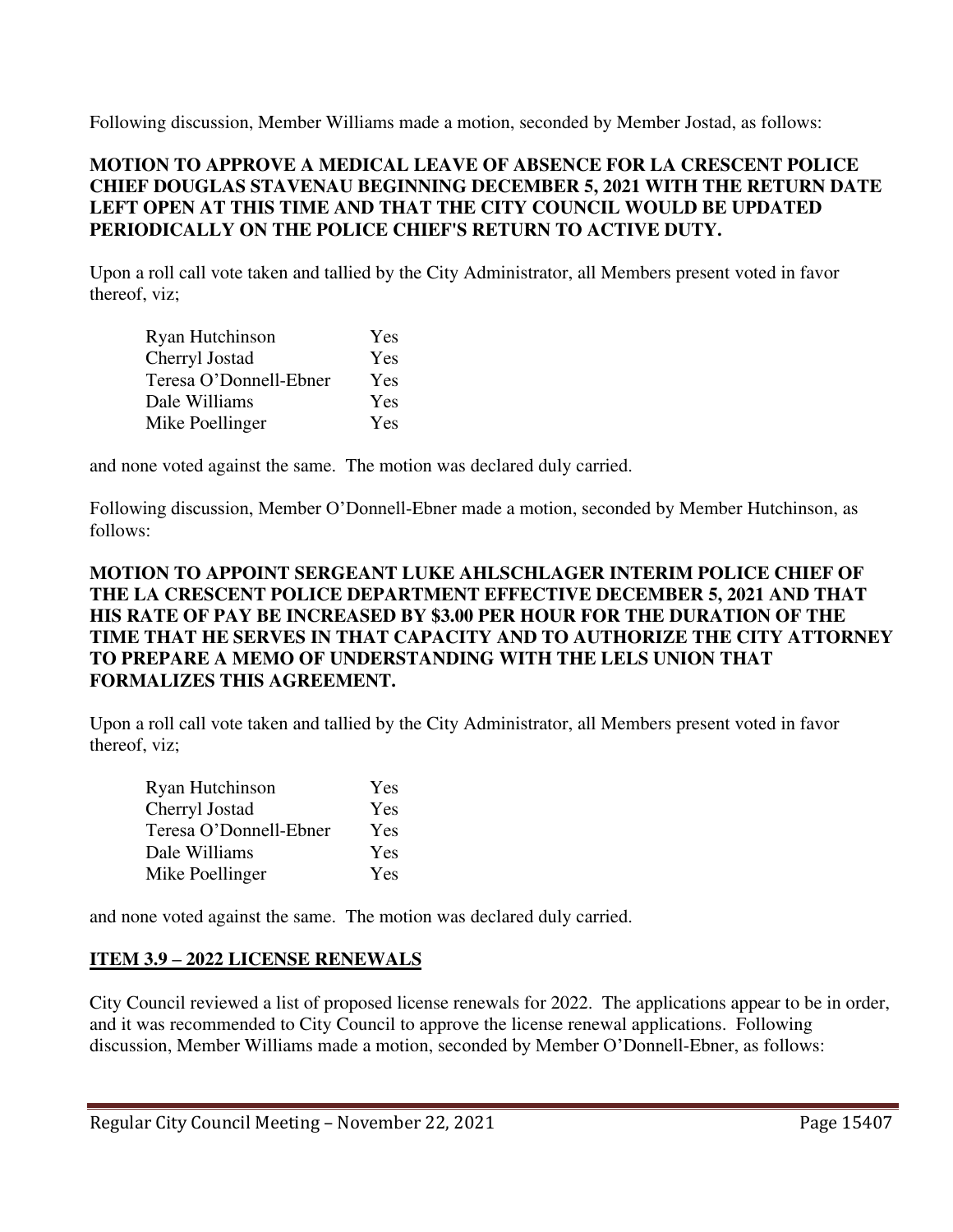## **MOTION TO APPROVE THE PRESENTED LIST OF LICENSE RENEWALS FOR 2022 FOR THE FOLLOWING:**

# **CIGARETTES – KWIK TRIP #437; KWIK TRIP #614; QUILLIN'S**

**LIQUOR OFF SALE-3.2 – KWIK TRIP #437; KWIK TRIP #614; QUILLIN'S**

**LIQUOR ON SALE-3.2 – CORKY'S PIZZA; LA CRESCENT HOTEL GROUP, LLC** 

**LIQUOR ON SALE-WINE – CORKY'S PIZZA**

**LIQUOR OFF-SALE – SCHMITTY'S TIMEOUT TAVERN**

**LIQUOR ON-SALE - SCHMITTY'S TIMEOUT TAVERN**

 **LIQUOR SUNDAY - SCHMITTY'S TIMEOUT TAVERN**

**GAS INSTALLERS – 7 RIVERS MECHANICAL; AMERICAN HOME FIREPLACE & PATIO; B & C PLUMBING & HEATING INC; BOB'S APPLIANCE SERVICE; HALEY COMFORT SYSTEMS INC; K & S HEATING A/C & PLUMBING; MIDWEST TV & APPLIANCE; MIKE SHERMAN PLUMBING & HEATING INC; NIEBUHR PLUMBING & HEATING; PRIME SOURCE PLUMBING & HEATING CORP; RISCH HEATING & A/C; RIVER CITY HEATING & AIR CONDITIONING LLC; RON HAMMES REFRIGERATION INC; SCHNEIDER HEATING & A/C; VIS PLUMBING & HEATING; WINONA CONTROLS; WINONA HEATING & VENTILATING CO INC** 

#### **SOLID WASTE – RICHARD'S SANITATION LLC**

#### **MASSAGE-BUSINESS – ERIN EDWARDS**

#### **MASSAGE-TECHNICIAN – ERIN EDWARDS**

Upon a roll call vote taken and tallied by the City Administrator, the following Members voted in favor thereof, viz;

| Ryan Hutchinson        | Yes |
|------------------------|-----|
| Cherryl Jostad         | Yes |
| Teresa O'Donnell-Ebner | Yes |
| Dale Williams          | Yes |
| Mike Poellinger        | Yes |

and none voted against the same. The motion was declared duly carried.

## **ITEM 3.10 – TAX CERTIFICATION RESOLUTION**

City Administrator Waller reviewed with City Council a Resolution presented annually for properties making special levies for the collection with real estate taxes payable in the Calendar Year 2022.

Regular City Council Meeting – November 22, 2021 Page 15408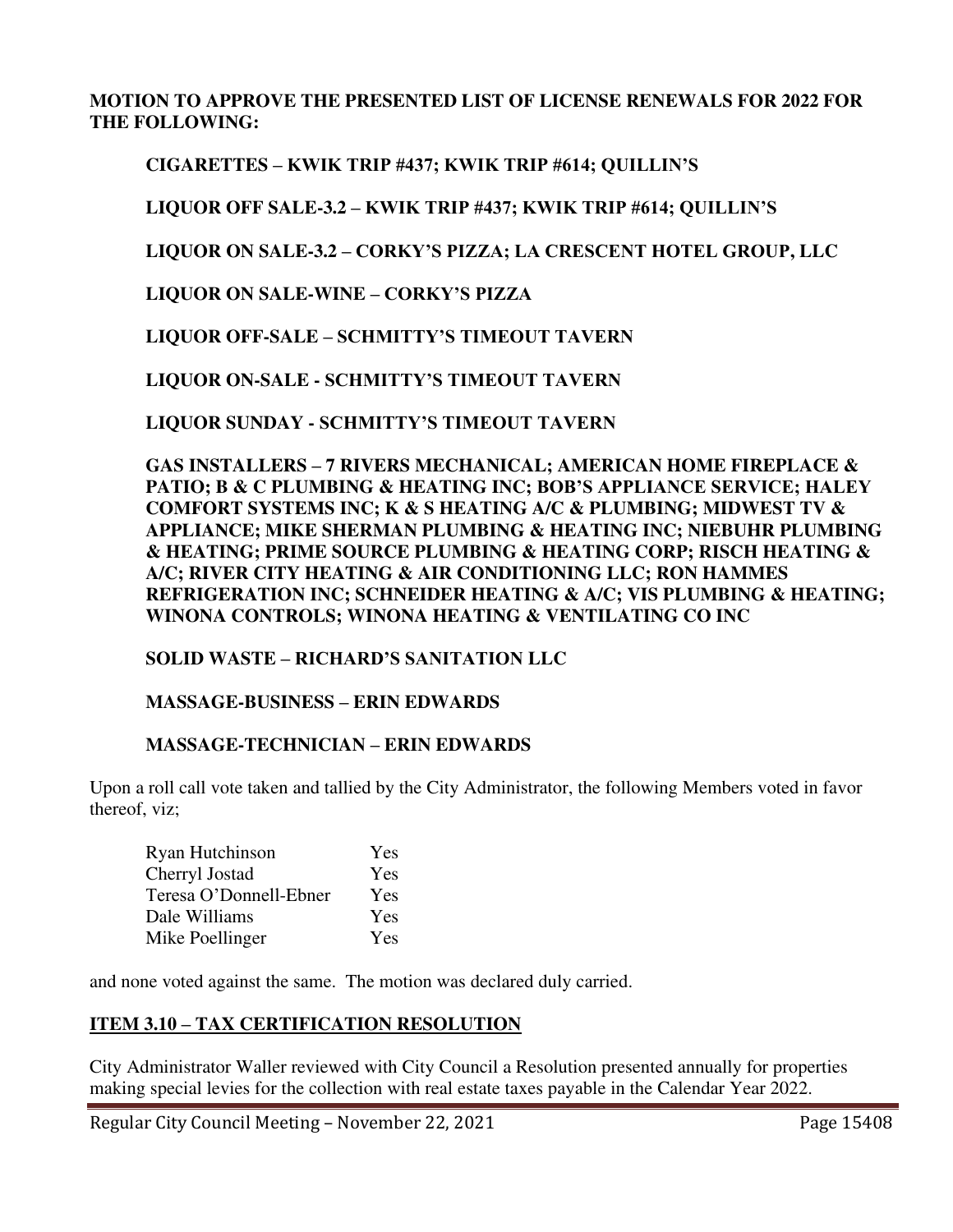Following discussion, Member Jostad introduced the following resolution and moved its passage and adoption:

## **RESOLUTION NO. 12-21-38**

## **RESOLUTION MAKING SPECIAL LEVIES FOR COLLECTION WITH REAL ESTATE TAXES PAYABLE IN THE CALENDAR YEAR 2022**

BE IT RESOLVED by the City Council of the City of La Crescent, Minnesota as follows:

1. It is hereby found and determined and declared that the amounts set forth in a column at the right to be levied as a special assessment against the listed property and to be collected in the calendar year 2022 as provided by law.

| <b>HOUSTON CO.</b><br><b>AUDITOR</b><br><b>REF. NUMBER</b> | <b>PROPERTY</b><br><b>OWNER</b>              | <b>CITY</b><br><b>ACCOUNT#</b> | <b>AMOUNT</b><br><b>TO BE</b><br><b>LEVIED IN</b><br>2022 | <b>CODE</b> |
|------------------------------------------------------------|----------------------------------------------|--------------------------------|-----------------------------------------------------------|-------------|
| 25.0022000                                                 | TIPPETTS RENTALS, LLC                        | 11101203                       | 161.72                                                    | 80          |
| 25.0021000                                                 | TIPPETTS RENTALS, LLC                        | 11101404                       | 42.90                                                     | 80          |
| 25.0071000                                                 | TIPPETTS RENTALS, LLC                        | 11103521                       | 42.32                                                     | 80          |
| 25.0071000                                                 | TIPPETTS RENTALS, LLC                        | 11103522                       | 25.98                                                     | 80          |
| 25.0257000                                                 | <b>MARY PIETRI</b>                           | 20100901                       | 376.87                                                    | 80          |
| 25.0295000                                                 | <b>RYAN MAHLUM</b>                           | 20201401                       | 109.52                                                    | 80          |
| 25.0295000                                                 | <b>RYAN MAHLUM</b>                           | <b>INV 2660</b>                | 51.70                                                     | 80          |
| 25.0576000                                                 | <b>JAMIE PUENT</b>                           | 30105401                       | 265.13                                                    | 80          |
| 25.1257006                                                 | <b>BILL KISTER</b>                           | 30306502                       | 440.63                                                    | 80          |
| 25.1392000                                                 | <b>GREAT RIVER INVESTMENT</b>                | 31103912                       | 672.92                                                    | 80          |
| 25.1392000                                                 | <b>GREAT RIVER INVESTMENT</b>                | 31104014                       | 527.35                                                    | 80          |
| 25.1266025                                                 | <b>AMANDA KLOSS</b>                          | 31304901                       | 296.78                                                    | 80          |
| 25.0640000                                                 | <b>LEONARD GREENWOOD</b>                     | <b>INV 2661</b>                | 51.70                                                     | 80          |
| 25.2016000                                                 | <b>MUNEER IBRAHIM SH</b><br><b>ALBENJABI</b> | <b>INV 2707 &amp;</b><br>2756  | 103.40                                                    | 80          |
| 25.1257002                                                 | <b>SUSAN WARNKE-LASKA</b>                    | <b>INV 2713</b>                | 103.40                                                    | 80          |
| 25.0241000                                                 | <b>DOUGLAS BUCHNER</b>                       | <b>INV 2745</b>                | 103.40                                                    | 80          |
| 25.1257006                                                 | <b>BILL KISTLER</b>                          | <b>INV 2685</b>                | 154.00                                                    | 80          |

ADOPTED this 22nd day of November, 2021.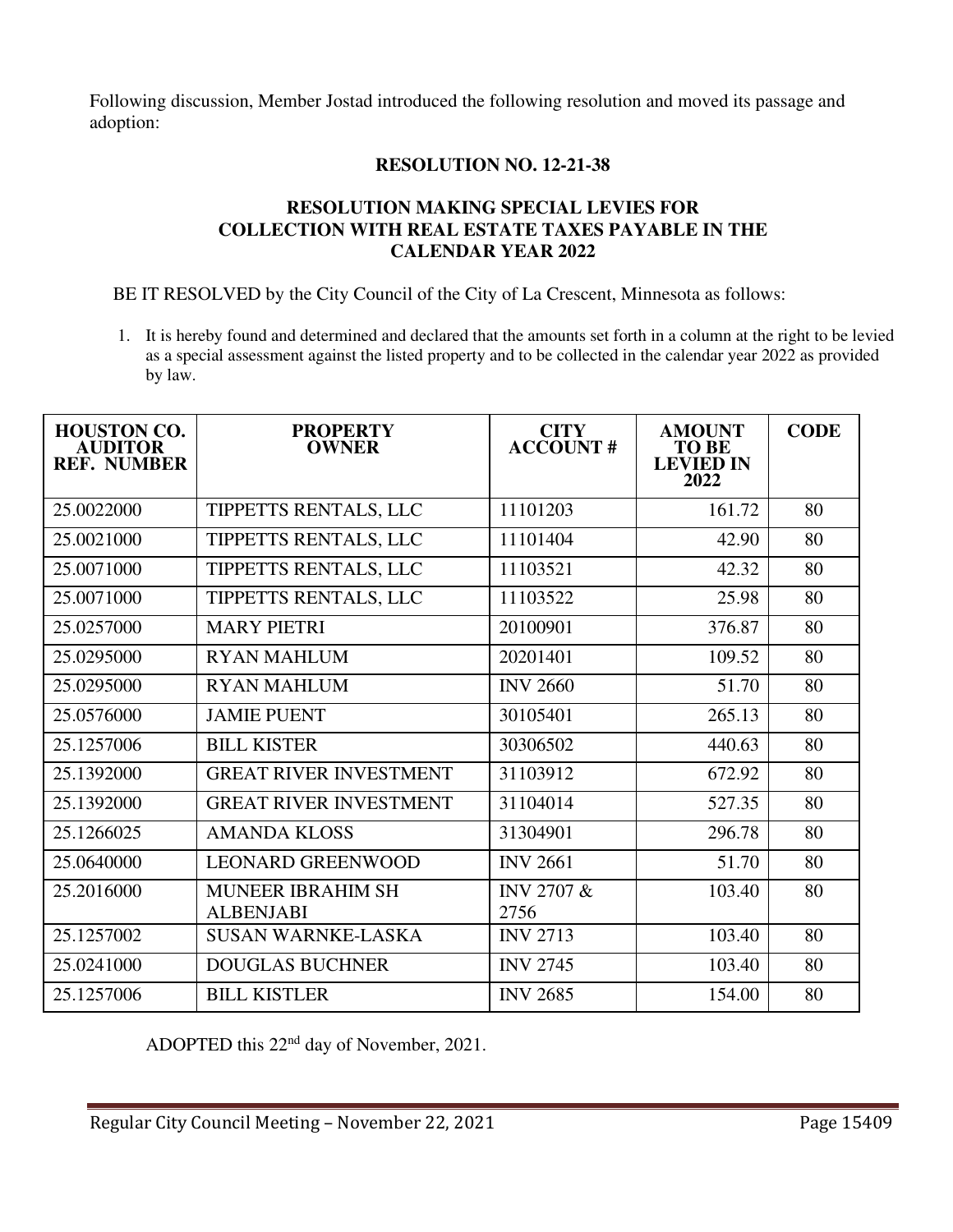SIGNED:

ATTEST:

 $\frac{1}{\sqrt{2\pi}}$  , which is a set of the set of the set of the set of the set of the set of the set of the set of the set of the set of the set of the set of the set of the set of the set of the set of the set of the set of Mayor

\_\_\_\_\_\_\_\_\_\_\_\_\_\_\_\_\_\_\_\_\_\_\_\_\_\_\_\_\_\_\_\_\_\_ City Administrator

The motion for the adoption of the foregoing resolution was duly seconded by Member Williams and upon a roll call vote taken and tallied by the City Administrator, the following Members present voted in favor thereof, viz;

Ryan Hutchinson Yes Cherryl Jostad Yes Teresa O'Donnell-Ebner Yes Dale Williams Yes Mike Poellinger Yes

and none voted against the same. The motion was declared duly carried and the resolution duly passed and adopted.

# **ITEM 7.1 – CORRESPONDENCE – LA CROSSE CENTER OPEN HOUSE**

City Council reviewed a flyer regarding the Open House for the newly renovated and expanded La Crosse Center to be held on December 15, 2021 from 4:00 to 7:00 PM. No action taken.

# **ITEM 8 – CHAMBER OF COMMERCE**

There was no report from the La Crescent Chamber of Commerce.

There being no further business to come before the Council at this time, Member Hutchinson made a motion, seconded by Member Jostad, to adjourn the meeting. Upon a roll call vote taken and tallied by the City Administrator, the following Members present voted in favor thereof, viz;

| Ryan Hutchinson        | Yes |
|------------------------|-----|
| Cherryl Jostad         | Yes |
| Teresa O'Donnell-Ebner | Yes |
| Dale Williams          | Yes |
| Mike Poellinger        | Yes |

and none voted against the same. The motion was declared duly carried and the meeting duly adjourned at 6:37 PM.